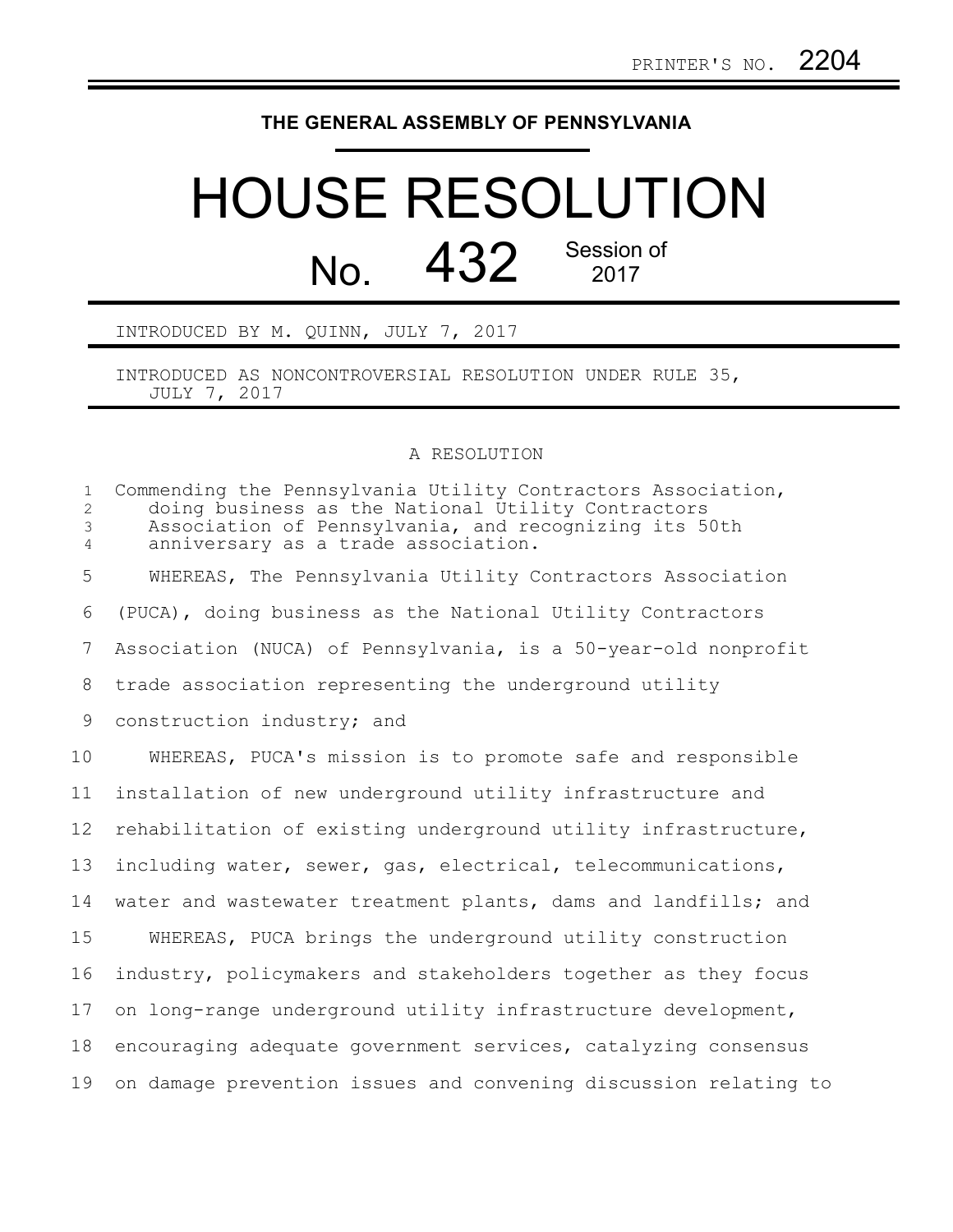safe and responsible installation; and 1

WHEREAS, PUCA is composed of a diverse membership of recognized underground utility contractors, site developers, engineers, heavy equipment dealers, equipment suppliers, law firms, insurance bonding agents and anyone with an interest in underground utility contracting in Pennsylvania; and WHEREAS, The Western Pennsylvania Utility Contractors Association (WPUCA) was incorporated on April 20, 1967, with 20 contractor members and 12 associate members; and WHEREAS, WPUCA hosted the First Annual Convention of NUCA in Pittsburgh on June 27 through 28, 1969; and WHEREAS, WPUCA served the northwest, central and western regions of Pennsylvania; and WHEREAS, The Utility Contractors of Eastern Pennsylvania (UCAEP) was incorporated on August 11, 1969, and was affiliated with NUCA National in late 1969; and WHEREAS, UCAEP served the northeast, capital and eastern Pennsylvania regions; and WHEREAS, In 1984, in recognition of common interests and needs, the WPUCA and UCAEP were dissolved as corporations and the new Statewide association was formed of stakeholders and elected officials, administrators and professional staff representing local government agencies along with State agencies and legislative and executive leadership; and WHEREAS, PUCA is committed to the mission of promoting safe and responsible infrastructure installation and is proactively involved in the formulation of policy and legislation critical to the utility construction industry by addressing safety issues, regulatory compliance and underground utility infrastructure needs within this Commonwealth; and 20170HR0432PN2204 - 2 -2 3 4 5 6 7 8 9 10 11 12 13 14 15 16 17 18 19 20 21 22 23 24 25 26 27 28 29 30